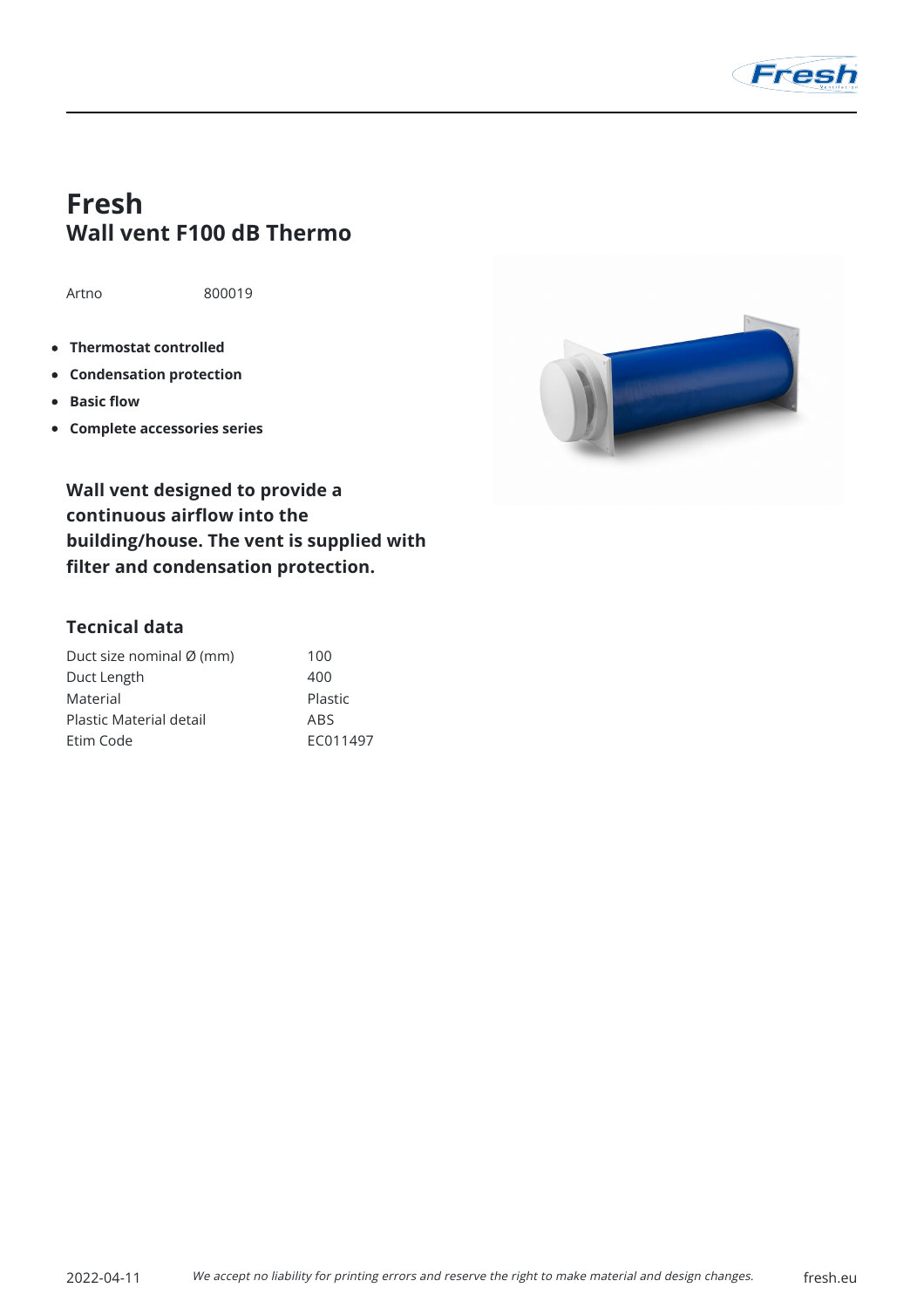

## **Description**

Air supply vent for wall mounting. The vent is capable of providing the room with large quantities of fresh air without causing draughts. A complete set contain internal part, wall pipes and external grille. The wall pipes are available in two dimensions, Ø99 or Ø102mm. The pipes fit telescopically which provides a flexible join.

The internal part is provided with a standard filter and condensation protection. The vent can easily be open/closed with the pull cord. Minimum-flow can be set by adjusting the setting screw. The distribution pattern can be adjusted by using an air deflector (accessory).

The vent has three filter alternatives; Standard filter (dust & insect filter), Pollen filter and Environmental filter. The sound-reduced model has another wall pipe than the standard. Besides the dB-pipe the vent also contain two cover plates. The pipe length is 400mm as standard but can easily be cut to requested length (max.1200mm).

A high placing is recommended preferably above a radiator. With this solution the incoming air mixes with the convection flow of warm air, ensuring maximum comfort. When using the vent in rooms with underfloor-heating please complement with an air deflector (ensures a better mix of air and prevents draught, accessory). The minimumflow is set by taking off the front cover (from shut position). Insert a small screwdriver into the rim and pull the cover outwards. The vent opening is infinitely variable by adjusting the setting screw.

#### Installation/positioning

The vent should be positioned high up on the wall. If there is a radiator, it is best to try to position the vent above this.

With this positioning, you utilise the convection flow and achieve the best comfort level.